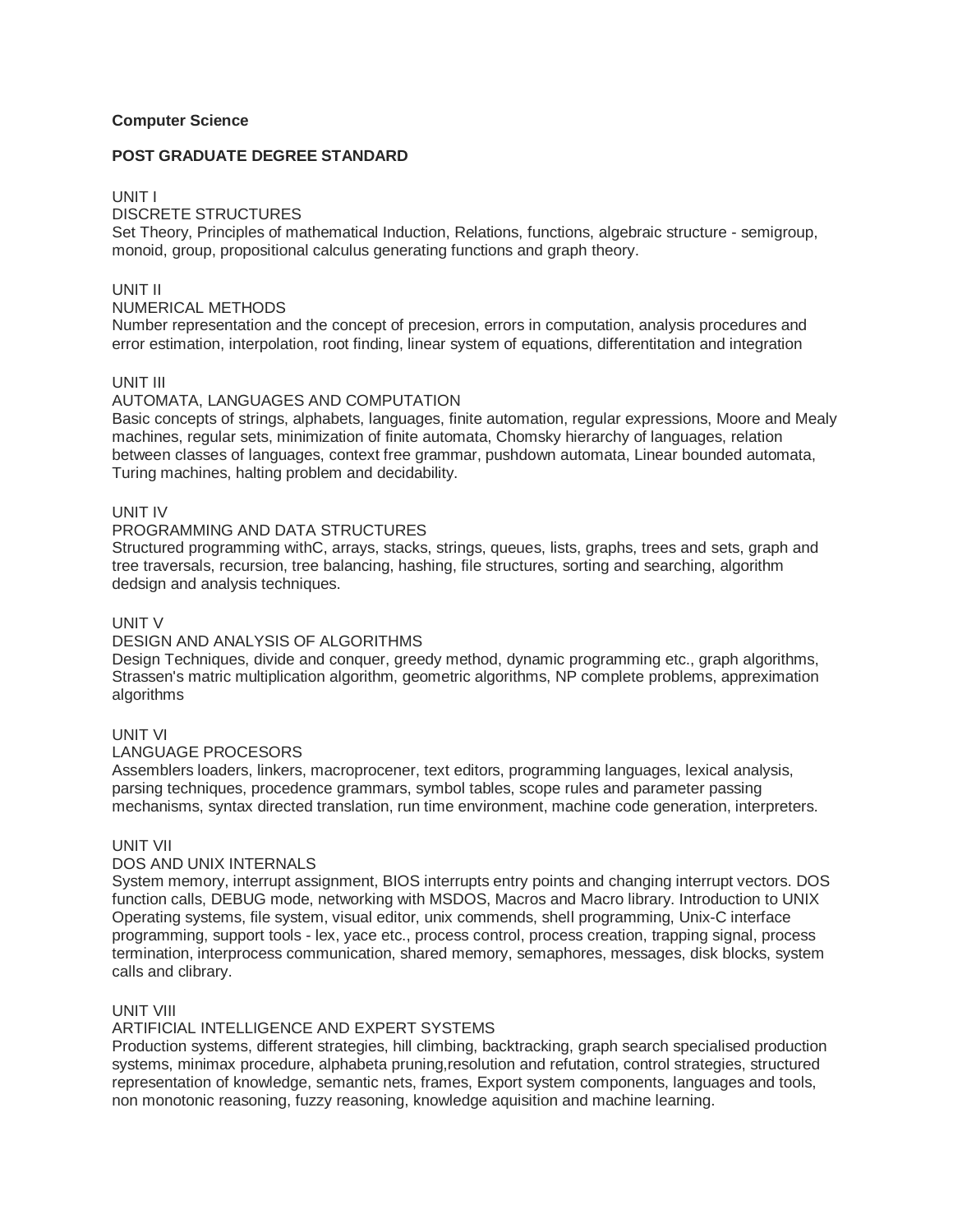### PAPER -II UNIT I COMPUTER HARDWARE

Logic families, flip flops, logic function, minimization techniques, design of combinational and sequential circuits, design with integrated circuits including ROM PLA and multiplexers, microprocesor architecture, interfacing with memory and I/o devices, modes of data transfer and their implementation, serial and parallel communication interfaces, knowledge of 8085.

# UNIT II

# ADVANCED COMPUTER ARCHITECTURE

Review of elements of Computer organisation - machine instructions, addressing modes, instruction pipeling, memory organization. CPU and system buses, bus standards, Von Neumann Vs Non Von Neumann architectures, language directed architectures, RISC architectures, object orientedarchitectures, memory and I/O subsystems - Hierachial memory, virtual memory system memory allocation and management, cache memories, I/O subsystems, architectural classification, pipelined processors, vector processing. Array processors, multiprocessor architectures.

# UNIT III

ADVANCED OPERATING SYSTEMS (a) Review of uniprocessor operating system: Batch, multiprogramming and time-sharing systems, operating system concepts, memory, device and file management, process scheduling, interprocess communication, process synchronization and concurrency, deadlocks,protection.

# (b) Multiprocessor operating system:

Classification of multiprocessor operating systems, software and operating system requirements for multiprocessors, multiprocessor scheduling strategies.

## (c) Distributed Operating System:

Communication in distributed systems, client server model, remote procedure call, group communication, synchronization in distributed systems, mutual exclusion and election algorithms, deadlocks in distributed systems, processor allocation algorithms, scheduling in distributed system, distributed file systems.

## UNIT IV

## DATA BASE SYSTEMS

Elements of data base systems, file organization, relational and network data models, normal forms, query languages. Design and implementation of typical database systems, Internal and external consistency, concurrency control techniques, object oriented data bases.

# UNIT V

## SOFTWARE ENGINEERING

Definition, objectives, life cycles, system engineering, software project planning, specification, dataflow oriented software design, structured and modular design, implementation and testing, maintenance, reliability, validation and verification, CASE tools.

# UNIT VI

## OBJECT ORIENTED PROGRAMMING

C ++ programming, objects and data, derived types, loops and relational expressions, branching statements and logical operators, functions, objects and classes, operator overloading, conversion of functions, dynamic memory and classes, class inheritence, input/ output and files, benefits of OOP, object oriented system development tools.

## UNIT VII

## COMPUTER NETWORKS

Data communication concepts, concepts of LAN evolution of LAN, OSI - 7 layer reference model and design issues. Physical layer, transmission media, packet and circuit switching, topologies, Data link